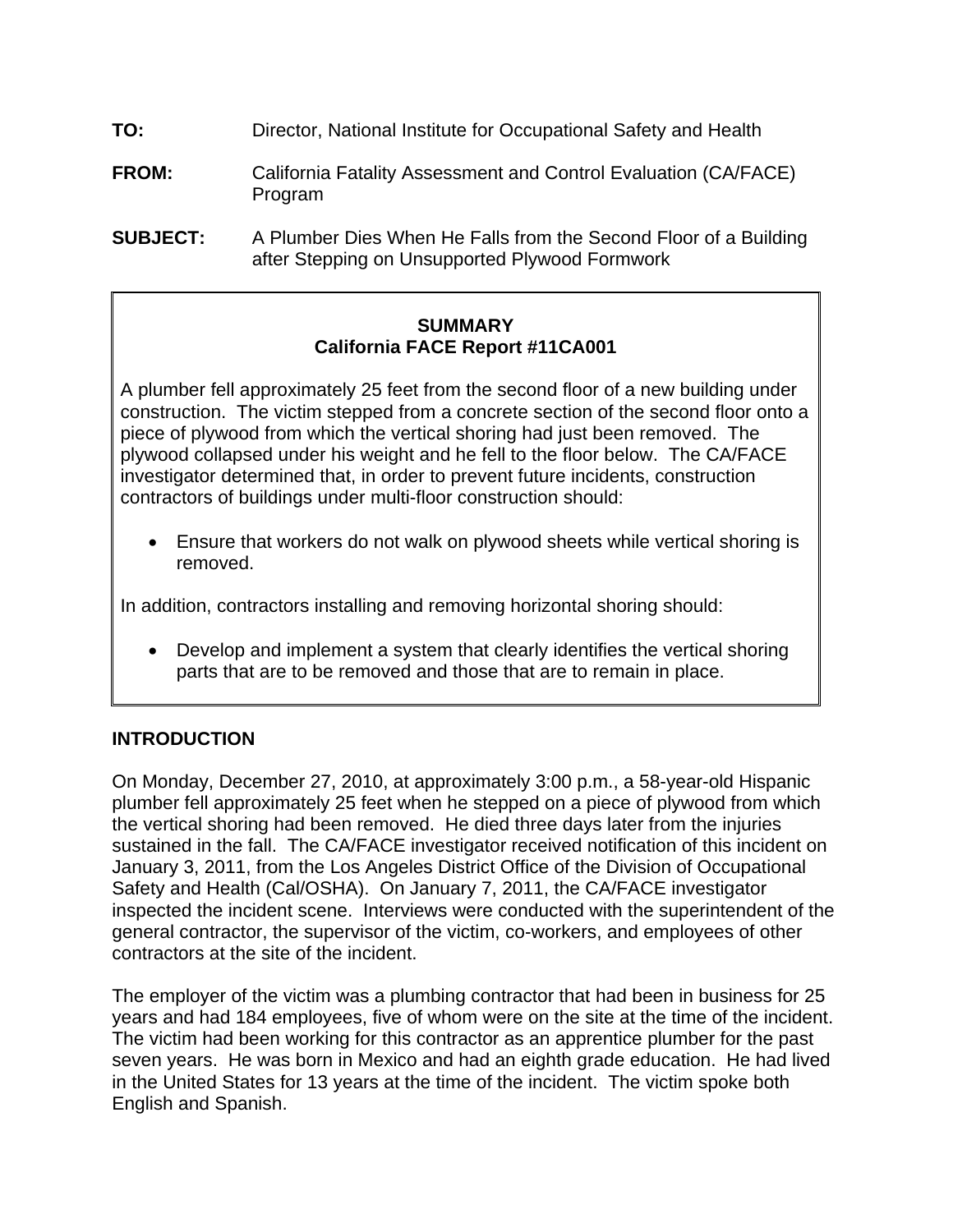The general contractor had been in business for 12 years and had 26 employees, five of whom were on the construction site on the day of the incident. The concrete contractor had been in business for 28 years and had 80 employees, twelve of whom were on the construction site on the day of the incident.

The plumbing contractor, who employed the victim, had a safety manual in English and Spanish which included an Injury and Illness Prevention Program (IIPP). The IIPP included management and employee responsibilities, safety meeting schedules, training and retraining, safety incentive and disciplinary programs, fall protection, and overall safety procedures for activities related to contractor plumbing services. There was no specific content related to the safety hazards while working around vertical shoring or formwork. Employees of the plumbing contractor attended weekly documented safety meetings that were also provided in Spanish.

The concrete contractor also had an IIPP with all the required elements, and their employees attended weekly documented safety meetings. The employee who was disassembling the vertical shoring was trained and experienced in the installation and removal of vertical shoring.

# **INVESTIGATION**

The incident site was a two-story multipurpose building (approximately 126 x 140 feet) under construction. Vertical shoring was used to support horizontal plywood sheet formwork while concrete floors were poured. The vertical shoring involved in this incident was a pre-engineered modular system that used lightweight interlocking aluminum beams and adjustable posts that erect and dismantle very quickly. The vertical shoring system was capable of accommodating shore heights up to 18'10" (see exhibit #1). The vertical shoring for the second floor had been erected earlier in the month.

The design of the building included an interior open courtyard. In the areas of the interior floor openings of the courtyard, the plywood sheet extended past the edges of where the concrete was poured. This extension of the plywood into the space for the courtyard was temporary. It was done to facilitate creating the concrete forms and to allow staging of tools and materials.

During the week before the incident, the concrete for the second floor of the building was poured and finished and the site was closed. On Monday, December 27, 2010, the subcontractors returned to the construction site to resume work. As required by the general contractor, each construction trade held their morning safety meeting. On site were carpenters, plumbers, electricians, iron workers, laborers, and cement finishers, all working with each other on the first and second floors of the building. The carpenters were framing the different units on the second floor and the plumbers were drilling holes in the base of the frames to accommodate the building's plumbing needs.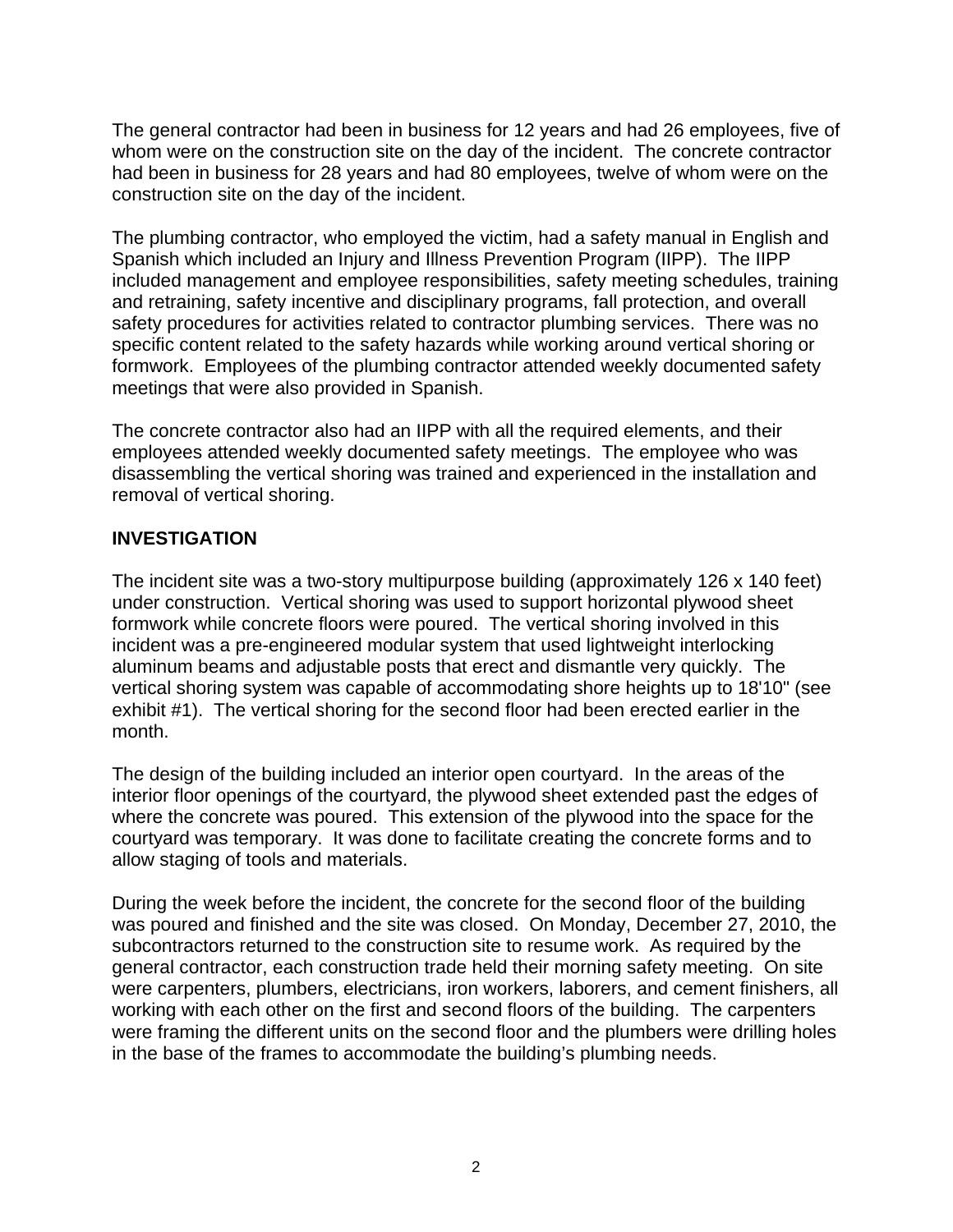The concrete worker was instructed by his supervisor to remove the vertical shoring under the second floor, but to leave in place a section of vertical shoring around the plywood perimeter of the courtyard opening because it was still being used for staging material. Because of the odd shape of the courtyard perimeter, it was difficult to determine where the second floor concrete ended while looking up from below. The subcontractors working on the second floor traversed the concrete and the courtyard perimeter plywood sheets all morning without incident.

At approximately 3:00 p.m., the concrete worker removed the shoring under some of the plywood around the courtyard perimeter. The victim was walking across the second floor and stepped onto the plywood sheets that extended beyond the edge of the floor. As his foot made contact with the plywood sheets, the plywood dislodged and the victim fell through the opening approximately 25 feet to the concrete floor below.

The concrete worker who removed the shoring was stacking the portions of shoring he had just removed when he heard a noise, look over his shoulder and saw a piece of plywood falling. He then noticed the victim on the floor. He immediately called for help and ran to assist the victim. The fire department and paramedics responded within minutes and transported the victim to a local hospital, where he died from his injuries three days later.

# **CAUSE OF DEATH**

The cause of death according to the death certificate was multiple blunt force injuries.

# **RECOMMENDATIONS / DISCUSSION**

Construction contractors of buildings under multi-floor construction should:

# **Recommendation #1: Ensure that workers do not walk on plywood sheets while vertical shoring is removed.**

Discussion: In this incident, the concrete contractor was removing the vertical shoring from underneath the second floor. When the victim stepped off the concrete onto the plywood shoring, he was unaware that the support holding it in place had just been removed. The plywood dislodged and the victim fell to the concrete floor below. When multiple contractors are working together, the action of one contractor often affects the safety of others. In this case, not all of the contractors on the work site were aware that the shoring was being removed. Even though the shoring around the courtyard perimeter was to remain in place for staging purposes, employee traffic and stored material on that remaining portion should have been prohibited until the removal of the vertical shoring was complete and an inspection of the remaining portion been conducted to ensure its stability. One method that could have been used to restrict access to the exposed plywood would have been physical barriers with signs informing other contractors why access was not allowed. The presence of a safety watch would have also been an alternative method for keeping employees off the plywood until the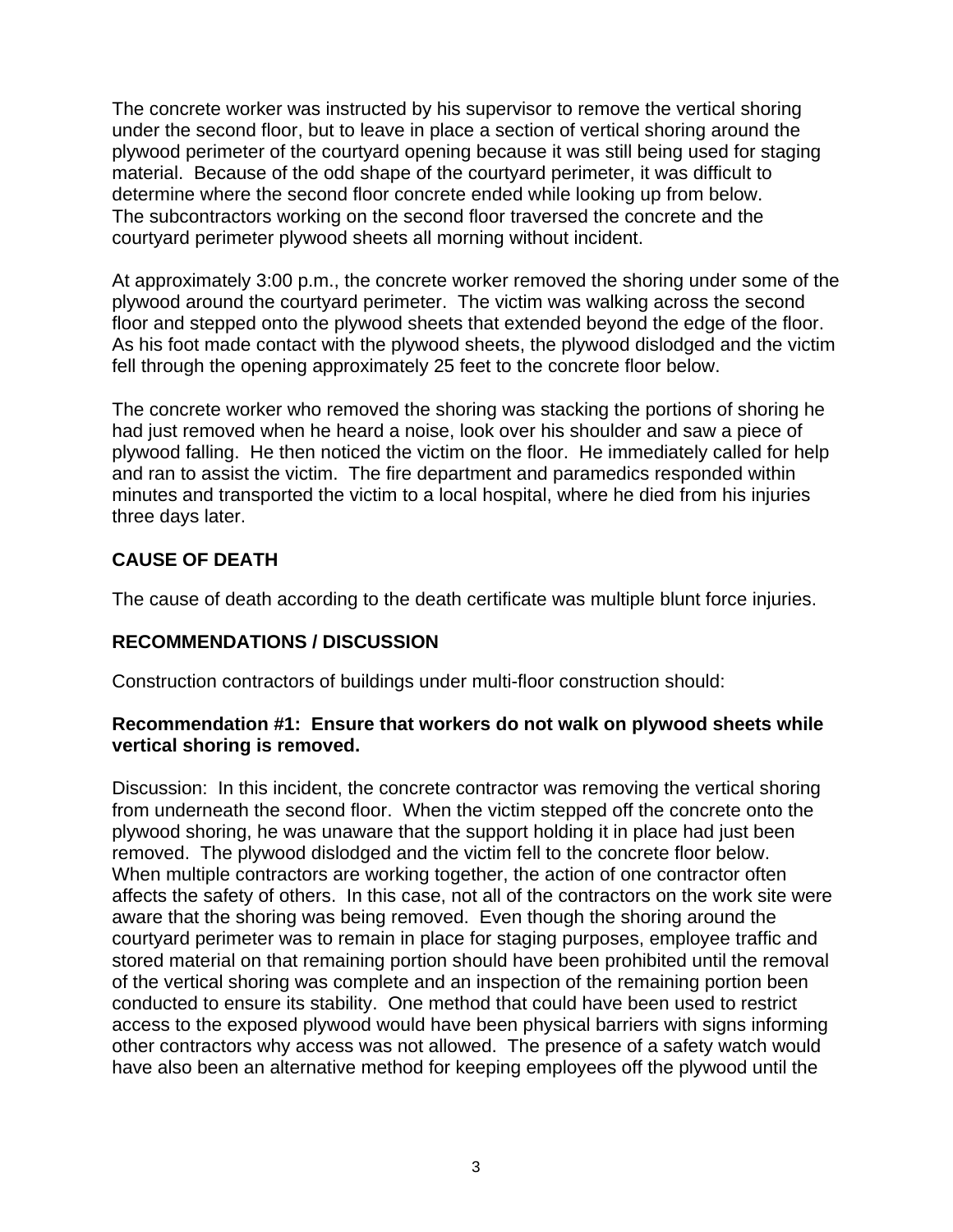shoring removal was complete. Had either of these methods been used, this incident might have been prevented.

### **Recommendation #2: Develop and implement a system that clearly identifies the vertical shoring parts that are to be removed and those that are to remain in place.**

Discussion: In this incident, the construction worker who was removing the vertical shoring from underneath the newly poured concrete second floor was unable to see the entire odd shaped perimeter of the courtyard. As he disassembled portions of the vertical shoring, he unknowingly removed a post under a piece of plywood that was to remain in place. When the victim stepped onto the unsupported plywood, it gave way and he fell through the opening. Because there is no visibility from underneath vertical shoring, a system needs to be developed that clearly identifies which parts of the vertical shoring should stay in place when a partial disassembly is required. The use of tags, flags, or colored tape might be an identifiable method that would prevent the inadvertent removal of vertical shoring parts that would help prevent a future incident similar to this one from reoccurring.

### **References:**

 Erection and Construction §1717. Falsework and Vertical Shoring. California Code of Regulations, Subchapter 4. Construction Safety Orders, Article 29.

### http://www.titanformwork.com/TITAN/syserect.html





**Exhibit 1. A diagram of a vertical shoring system.**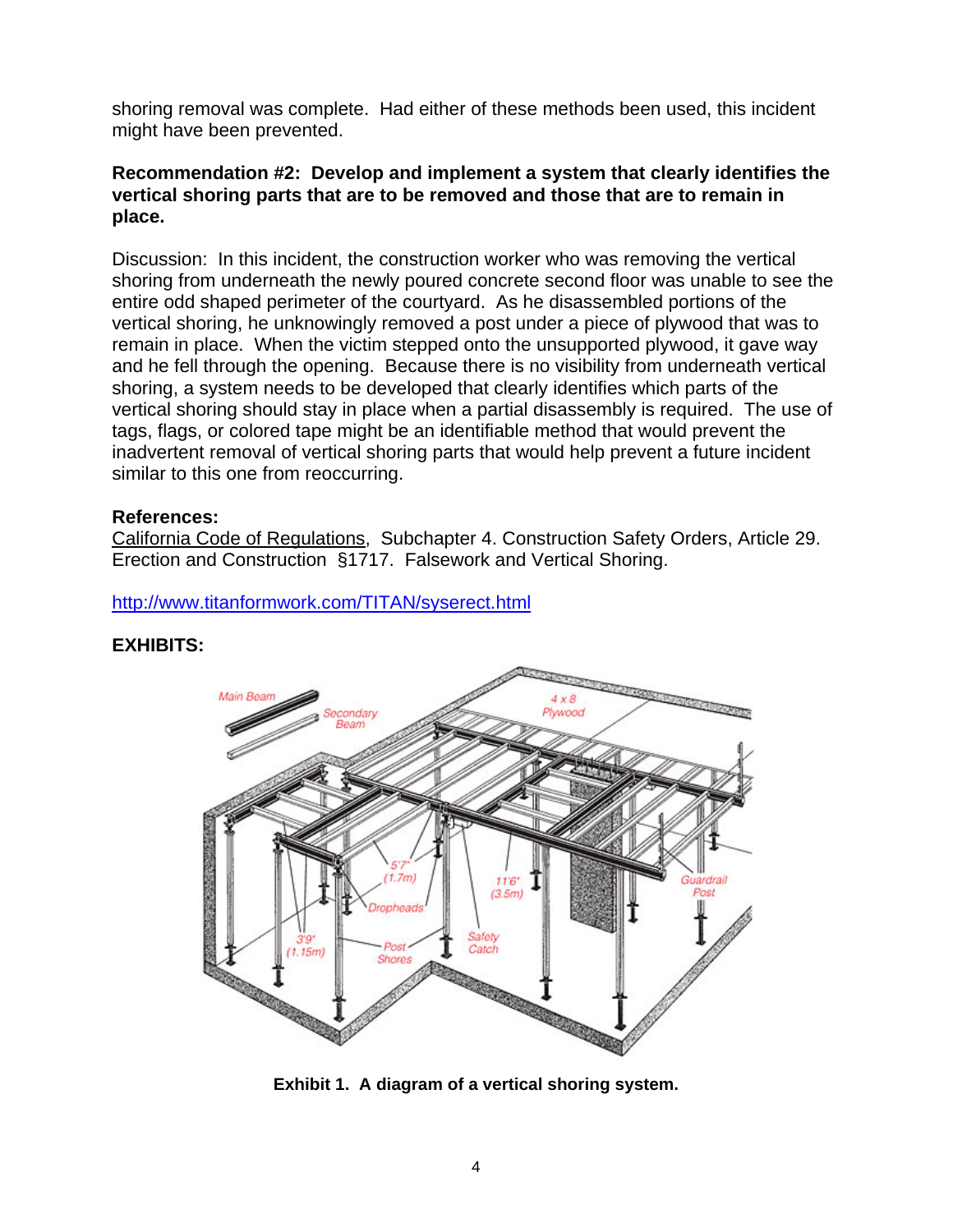

**Exhibit 2. The vertical shoring from underneath.** 



**Exhibit 3. The second floor and shoring.**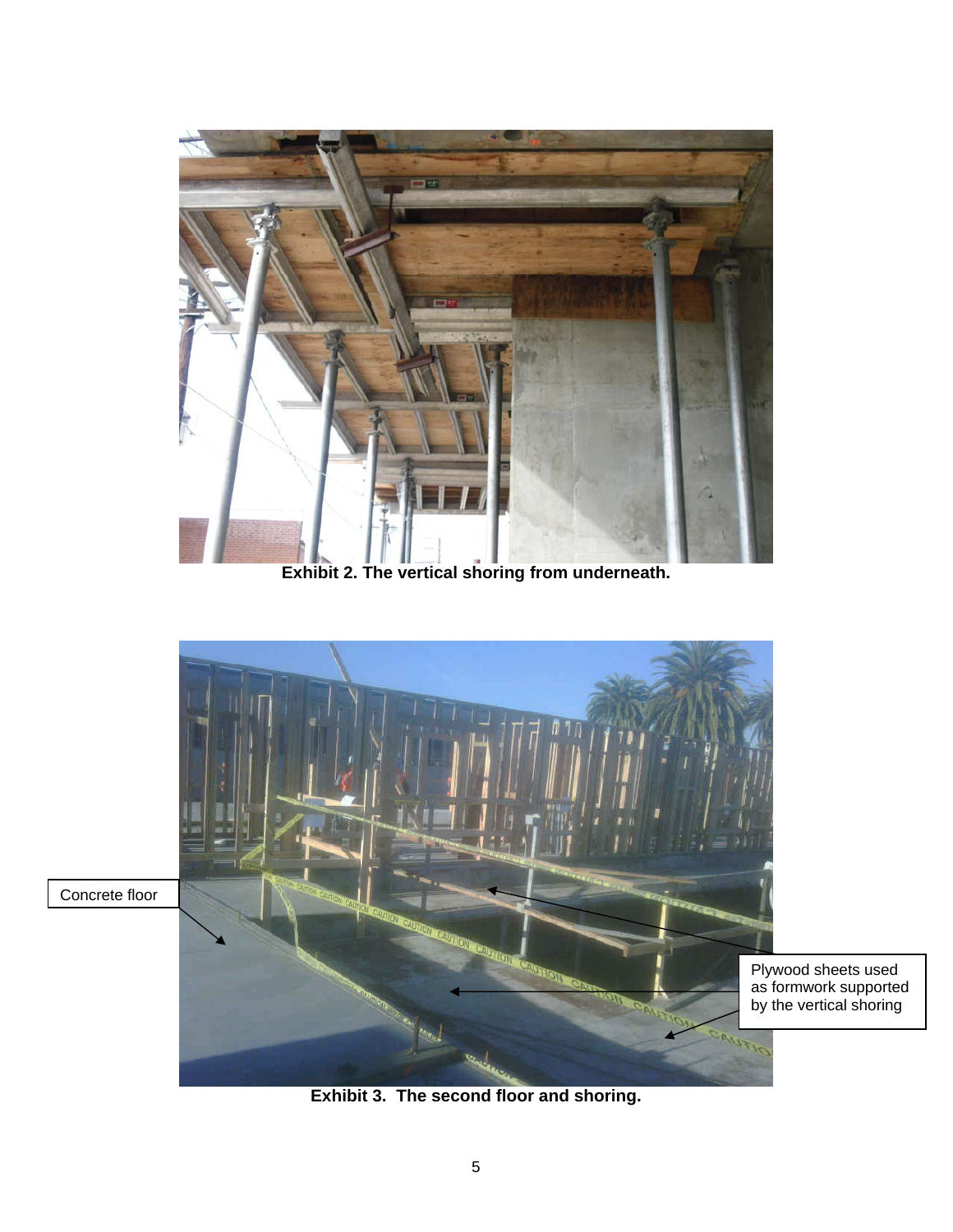

**Exhibit 4. The hole the victim fell through.** 



**Exhibit 5. The vertical shoring and the support post.**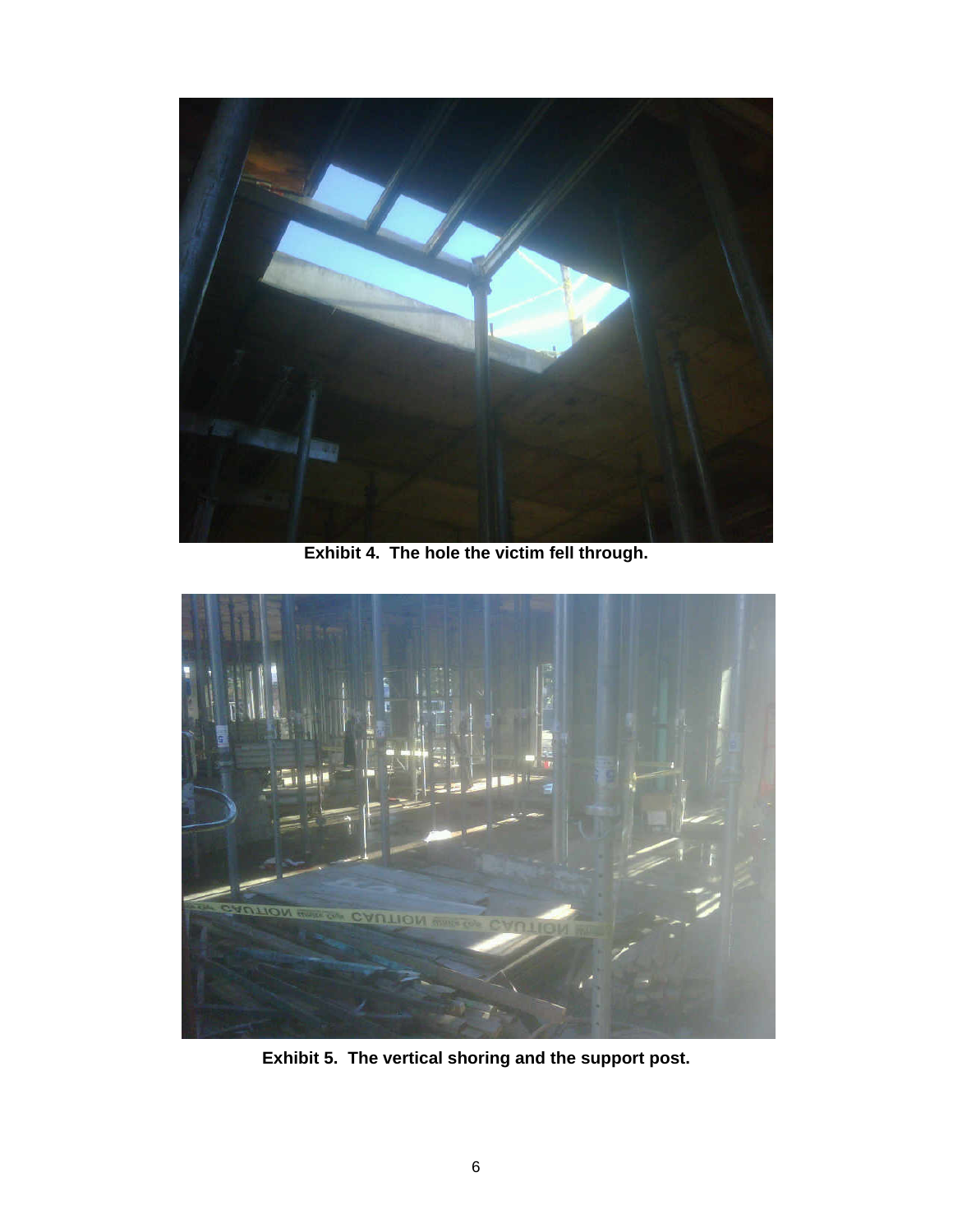

**Exhibit 6. The vertical shoring showing the main and secondary beams that held the plywood in place.** 

**\_\_\_\_\_\_\_\_\_\_\_\_\_\_\_\_\_\_\_\_\_\_\_\_\_\_\_\_\_ \_\_\_\_\_\_\_\_\_\_\_\_\_\_\_\_\_\_\_\_\_\_\_\_\_\_\_\_\_\_\_** 

**Hank Cierpich Robert Harrison, MD, MPH FACE Investigator FACE Project Officer** 

**\_\_\_\_\_\_\_\_\_\_\_\_\_\_\_\_\_\_\_\_\_\_\_\_\_\_\_\_ January 5, 2012** 

**Laura Styles, MPH Research Scientist**